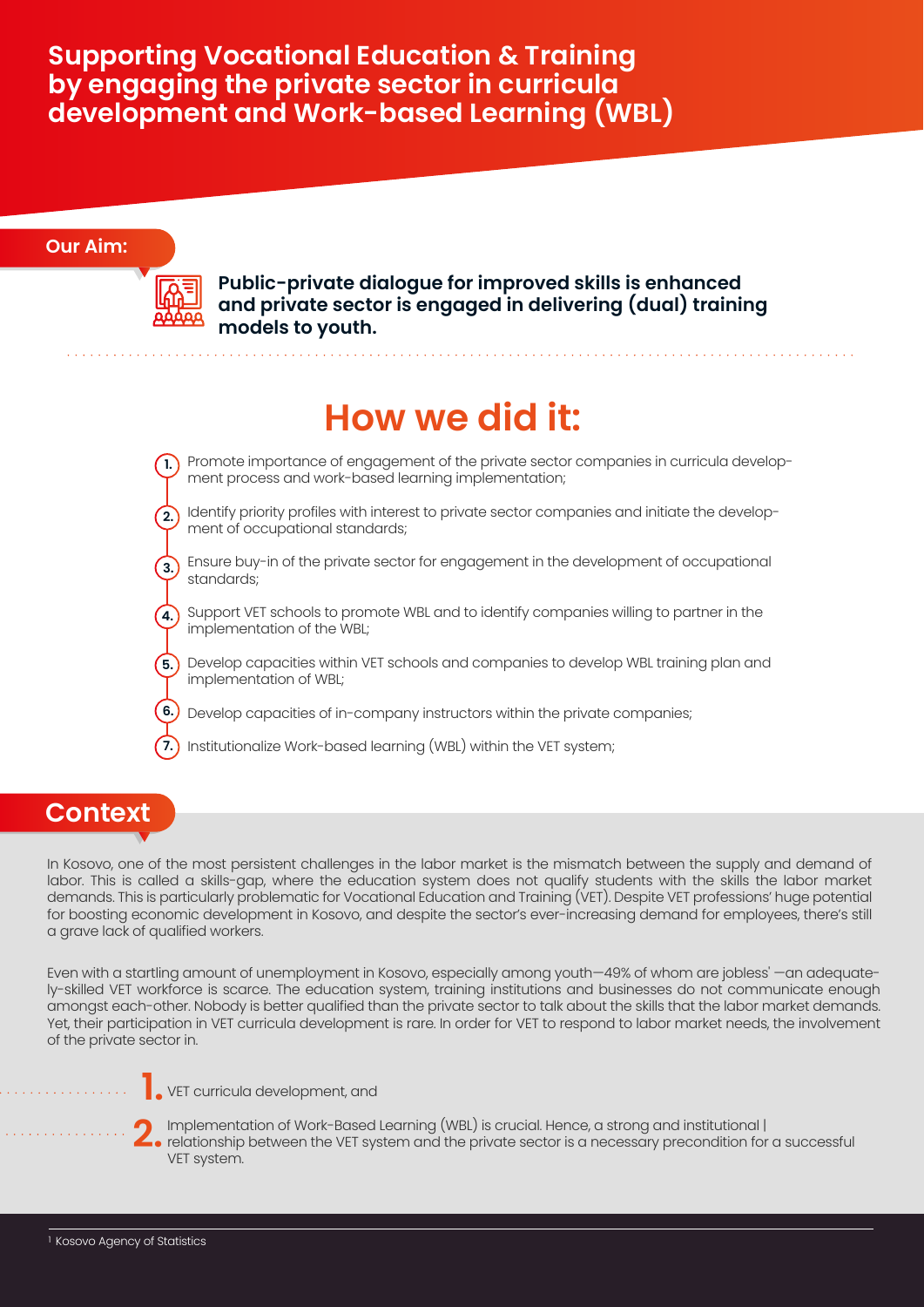# **Our Approach**

When we started our project at EYE, due to the lack of engagement of the private sector in the curricula development process, most VET profiles did not respond to labor market needs. Students had limited opportunities to practice their professions during their education and there was no system in place to monitor their professional practice within private sector companies. There were also no regulated accident insurance for the students or qualified in-company instructors to monitor and support the students.

At EYE, our aim was clear: to enhance public-private dialogue for improved skills between formal education/training providers and the private sector through encouraging the involvement of the latter developing occupational standards/curricula. We also wanted to engage the private sector in delivering (dual) training models, which is why we needed to support education institutions to proactively engage with the private sector in WBL delivery, and promote work-based learning as a model for improved linkage of the industry with the VET sector.

After we identified key bottlenecks hampering close collaboration between institutions and the private sector, the Ministry of Education took action to address the inconsistencies in the system. At the same time, EYE supported the development of 22 national occupational standards (OS) with the inputs provided by the private sector and requested by the labor market. The 22 standards were developed so that they can inform the revision and development of formal and non-formal curricula that better reflect labor market needs. These standards will pay dividends far beyond the life of the EYE project. To help us promote WBL in the local private sector, we made use of the school-based career centers which we were working to expand in VET schools across Kosovo, and which worked as intermediaries between the private sector and students.



**As a result, VET schools managed to sign agreements with 115 companies and place 337 students in local companies. The scheme introduced 3 new elements to the VET education system: compensation of the students, in-company instructors and a WBL training plan. We also supported the Ministry of Education to develop an administrative instruction and operational manual for the implementation of WBL.**

Throughout a 4 year period, EYE specifically targeted the changing of 20 curricula in the VET sector, and our efforts contributed greatly in the development of new occupational standards. Although EYE's WBL intervention was small-scale, we managed to introduce and embed crucial new elements within the VET system, and we managed to place 337 students in 115 companies.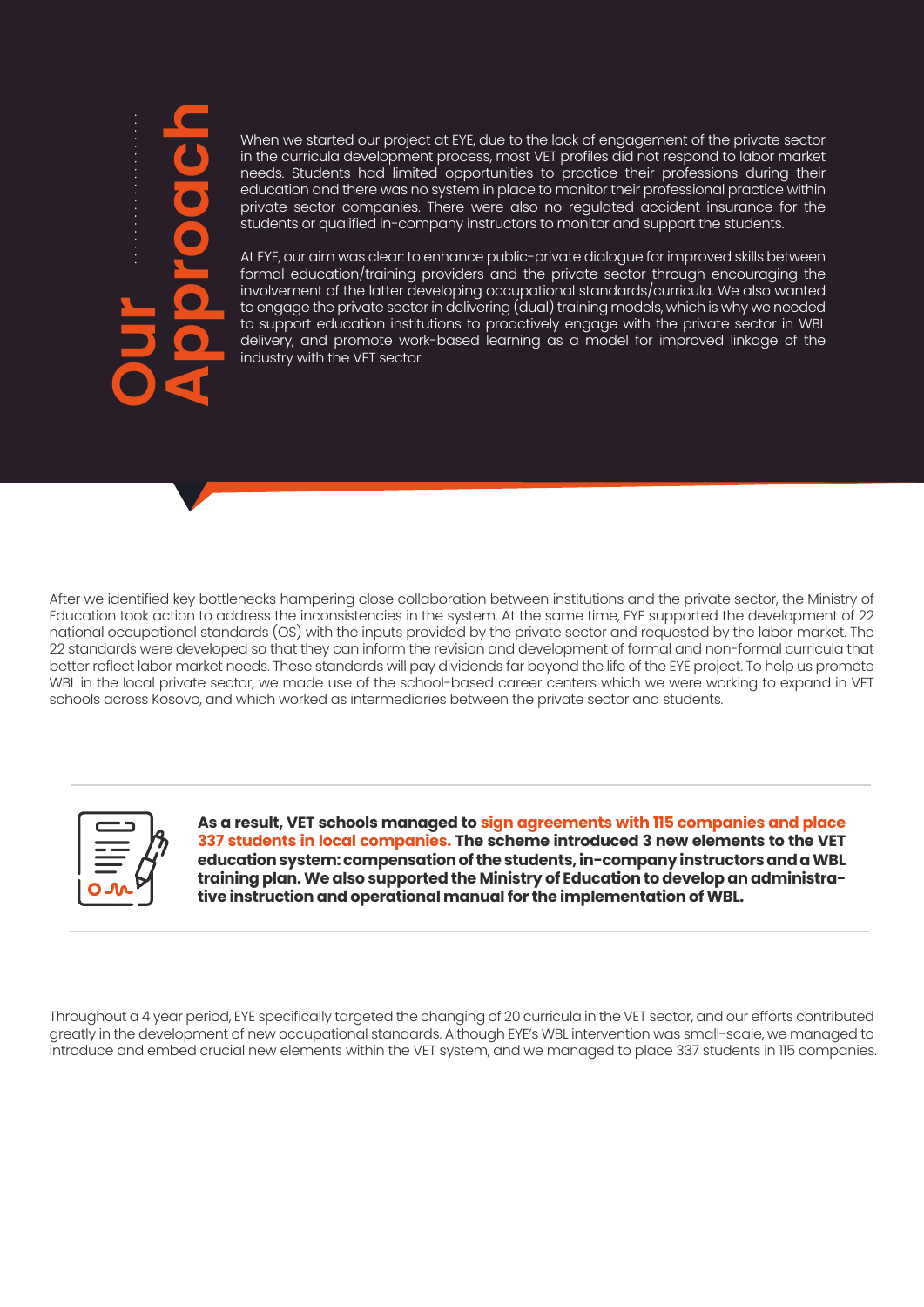

At the system level EYE managed to raise awareness among stakeholders on the need for clarification of roles in governance structure related to curricula development process. The Ministry of Education established a Core Working Group which will, among others, map the changes needed to take place in order for the education system to become more responsive to the requests of the private sector.

22 National Occupational Standards (OS) demanded by the labor market were developed with inputs coming from the private sector. The approved OSs (5 are already approved) will be used not only for the revision of formal VET curricula, but also for training providers that provide nonformal training courses.

A profile of wood processing started to be provided for the first time by the VET school in the Municipality of Vushtrri as a result of discussions facilitated between the wood processing association in Kosovo, private sector companies and Ministry of Education. EYE managed to create a program which will provide wood-processing companies with a steady flow of skilled labor force.

Ensured compensation of students engaged in the WBL scheme by the private sector and established in-company instructors within partner host companies.

Introduced a WBL training plan and other documentation to be used by companies/in-company instructors to identify and evaluate students throughout the implementation of modules of the formal curricula that correspond to the company's field of activity.

Supported Ministry of Education to develop the bylaw for the implementation of WBL based on which all formal VET schools would implement WBL in the future. The procedure and features elaborated in the bylaw were based on the learning from the pilots;

Supported the Ministry of Education to develop the operational manual for the implementation of WBL, which will be used by both VET schools and businesses;

Contributed in the development of bylaw for protection and health safety in schools during practice in school and workplace;

Supported Vocational School in Vushtrri to use the allocated funds for accident insurance for students placed in the companies for work-based learning by facilitating discussions between MES-Municipality Education Directorate (MED) –Vocational School;

Coordinated all donor projects working in this field throughout the process of development of the bylaw and operational manual for implementation of WBL;